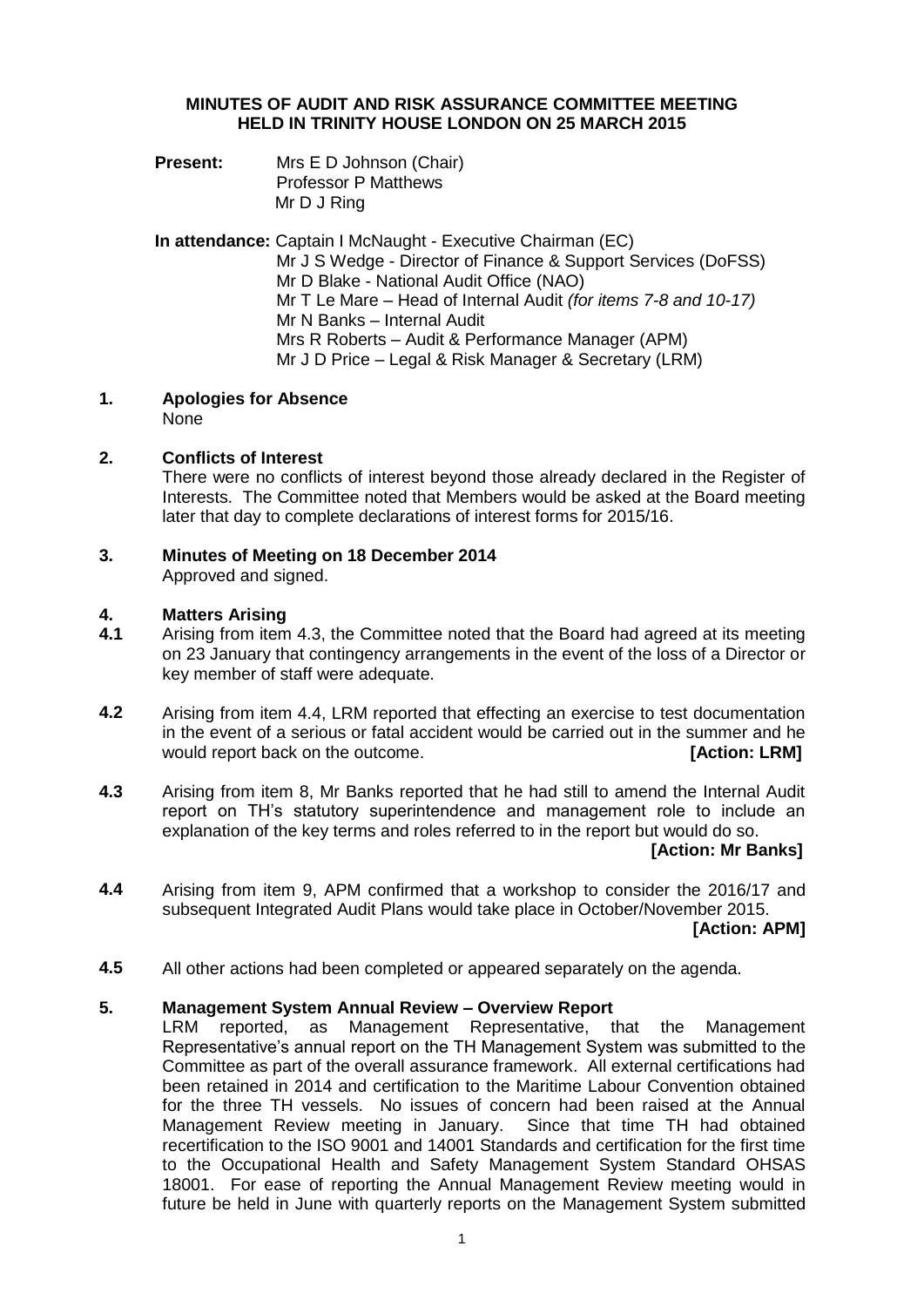to the Executive Committee.

The January report to the Executive Committee would cover the continued adequacy and effectiveness of the system to support the Governance Statement.

# **[Action: LRM/APM]**

The Committee congratulated APM on her successful completion of the Institute of Internal Auditors Diploma examination.

## **6. Integrated Internal Audit Plan 2014/15 – Progress Report**

APM reported that the 2014/15 Internal Audit Plan had been delivered. Since writing the report, the OP57 Shipboard Management System audit for THV GALATEA had been received and comments had been passed back to Internal Audit on the draft Commercial Fees and Financial Planning audit. The draft Health & Safety report was currently being reviewed by Management. The Committee noted the report on the Integrated Internal Audit Plan accordingly.

## **7. Memorandum of Understanding (MOU): Provision of Internal Audit Services**

The Chair reported that the proposed MOU had been discussed internally within TH and there were some concerns. It was drafted on the basis that TH was a Government Department, which was not the case. TH was also concerned that the proposed MOU could only be terminated by mutual agreement and that there was the expectation that TH would maintain an internal audit service through the Government Internal Audit Agency (GIAA). TH was looking to develop APM's role into that of Head of Internal Audit. Professor Matthews added that the Government allowed Arm's Length Bodies and others to have alternative Internal Audit arrangements. TH was therefore looking to enter into a fixed term contractual arrangement. Mr Le Mare advised that the Treasury's expectation was that agencies would use the GIAA. If TH were to have APM as the Head of Internal Audit, it was very likely that APM would look for resource to discharge that role. There was also a tri-GLA aspect in that both NLB and CIL were to use GIAA and a common approach and sharing of findings would be mutually beneficial. It was agreed that the Committee Members would pass their comments on the MOU, including what was required from the GIAA, to DoFSS and APM who would prepare a response to Mr Le Mare, who in turn, would discuss them with GIAA management.

# **[Action: Members/DoFSS/APM/Mr Le Mare]**

In terms of the associated Annexes, the Chair enquired whether there would be other Performance Indicators in terms of service quality in addition to the Accounting Officer Annual Satisfaction Survey. Mr Le Mare reported that there were assignment feedback forms for each audit. Furthermore, it was proposed that an independent quality audit of the GIAA would be carried out after a year rather than five years as recommended.

### **8. Internal Audit Charter**

Mr Le Mare stated that it was proposed the MOU should be the contractual vehicle between TH and GIAA and the Internal Audit Charter defined the purpose, authority and responsibility of Internal Audit within the organisation. In this connection the Committee noted that the Charter was a requirement of the Public Sector Internal Audit Standards. That said, the document needed to reflect that the Charter was to some extent a Statement of Requirements. Clarity around responsibilities was also required. Again, comments from Members on the document should be sent to DoFSS/APM, who would collate and pass them to Mr Le Mare, who would produce a revised document. **[Action: Members/DoFSS/APM/Mr Le Mare]**

### **9. Report on Outstanding Audit Recommendations**

APM reported that the recertification audits for ISO 9001 and 14001 and the initial certification audit against OHSAS 18001 had resulted in 4 non-conformances, which, bearing in mind there had been some 13 days of close auditing, had been a good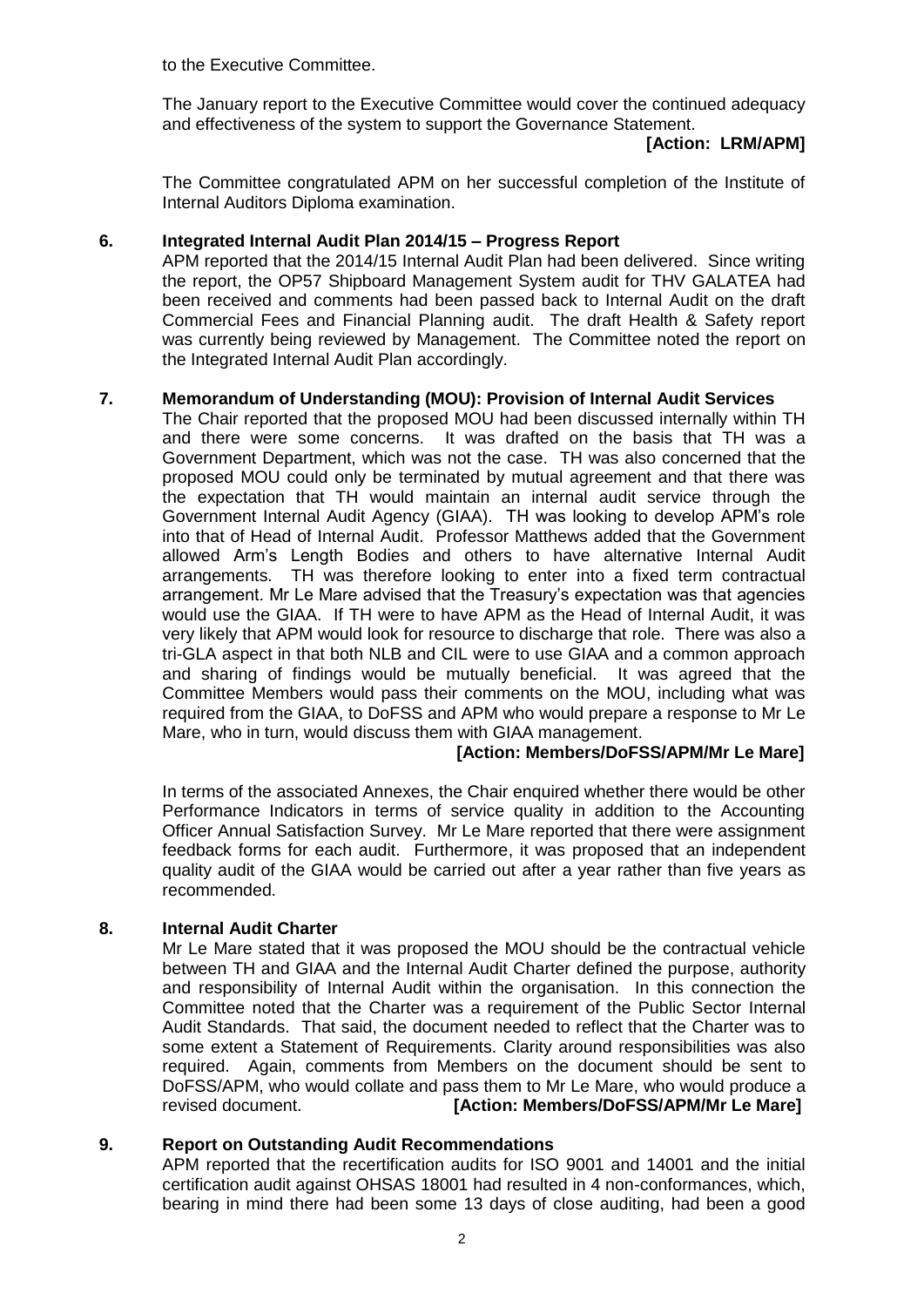outcome. The corrective action responses had been accepted by ABS without query. There was one overdue non-conformance relating to the licensing process for racons on temporary wreck marking buoys, which was outstanding with Ofcom. In terms of actions arising from the Construction Design and Management Regulations audit, the new Regulations would mean that a new process would need to be developed and the two findings regarding completion of forms were no longer relevant. In terms of the other findings regarding the Revenue Works Checklist, an internal audit programme to assure compliance with Field Operations processes would be put in place in 2015/16. It was therefore recommended that these three findings be considered closed out. In terms of the finding from the Superintendence and Management audit, there was a programme for audits of Competent Harbour Authorities in place for 2015 and this finding too could be considered closed out. The Committee agreed the recommendations accordingly.

# **[Action: APM]**

#### **10. Integrated Internal Audit Plan 2015/16**

APM presented the proposed Integrated Audit Plan for 2015/16, which had been considered by the Committee in December and discussed with the Executive and Senior Management Team. The number of audits recommended for resourcing by the GIAA in 2015/16 had increased and currently totalled 95 days. Consideration had been given to grouping audits together to reduce the overall time commitment. Following discussion, it was proposed that the Fleet Management Review be carried out as a standalone audit, subject to NLB and CIL agreement, as it would be a tri-GLA audit. The wreck designations and AtoN monitoring and management activities would be carried out as one audit. In reviewing the Plan the Committee agreed to remove the tri-GLA Opportunities and Challenges audit from the programme and defer until 2016/17 the IT audit, the scope of which would be defined nearer the time. These changes would reduce the audit days accordingly. It was further agreed that the revised 2015/16 Plan should be revised and circulated for approval out of session. *CON CON CON CON CON CON CON CON CON CON CON CON CON CON CON CON CON CON CON CON CON CON CON CON CON CON CON* 

It was noted that a daily rate of £400 had been agreed.

#### **11. Audit Update Report on 2014/15 Financial Statement Audit**

Mr Blake presented the NAO's Audit Update Report on the 2014-15 Financial Statement Audit. As reported previously, there was a change in the audit approach in that the focus was on forming an opinion on the financial statements of the GLF. There would therefore be less work at each GLA with less sampling and a higher materiality threshold, albeit the necessary levels of sampling would be carried out. The TH Annual Report and Accounts would also be examined for consistency. Interim audit work had been carried in February and had covered inter alia payroll, inventory and fixed assets. There had been no significant issues. There had been a few minor issues in terms of the fixed asset register, which would be resolved before year-end. There had also been some discussion with the DfT with regard to the treatment of the likely gain on settlement of the pension liability. It was of note that the Government Actuary's Department (GAD) had still to complete its checking process in terms of confirming the final transfer pension figure. The final audit of the GLF would commence on 15 June and the DfT Audit Committee date to approve the GLF Accounts was 30 July.

In noting the position the Committee agreed that consideration should be given as to whether EC as Accounting Officer should write to GAD expressing concern at the length of time the checking process by GAD was taking. **[Action: EC/DoFSS]** *[Post Meeting Note: the Chair and Accounting Officer subsequently agreed to write to GAD about the delay in finalising the pension valuation beyond the end of the financial year.]*

#### **12. Management Assurance Statement for Month 9 to 31.12.14**

The Committee ratified its decision to approve the Management Assurance